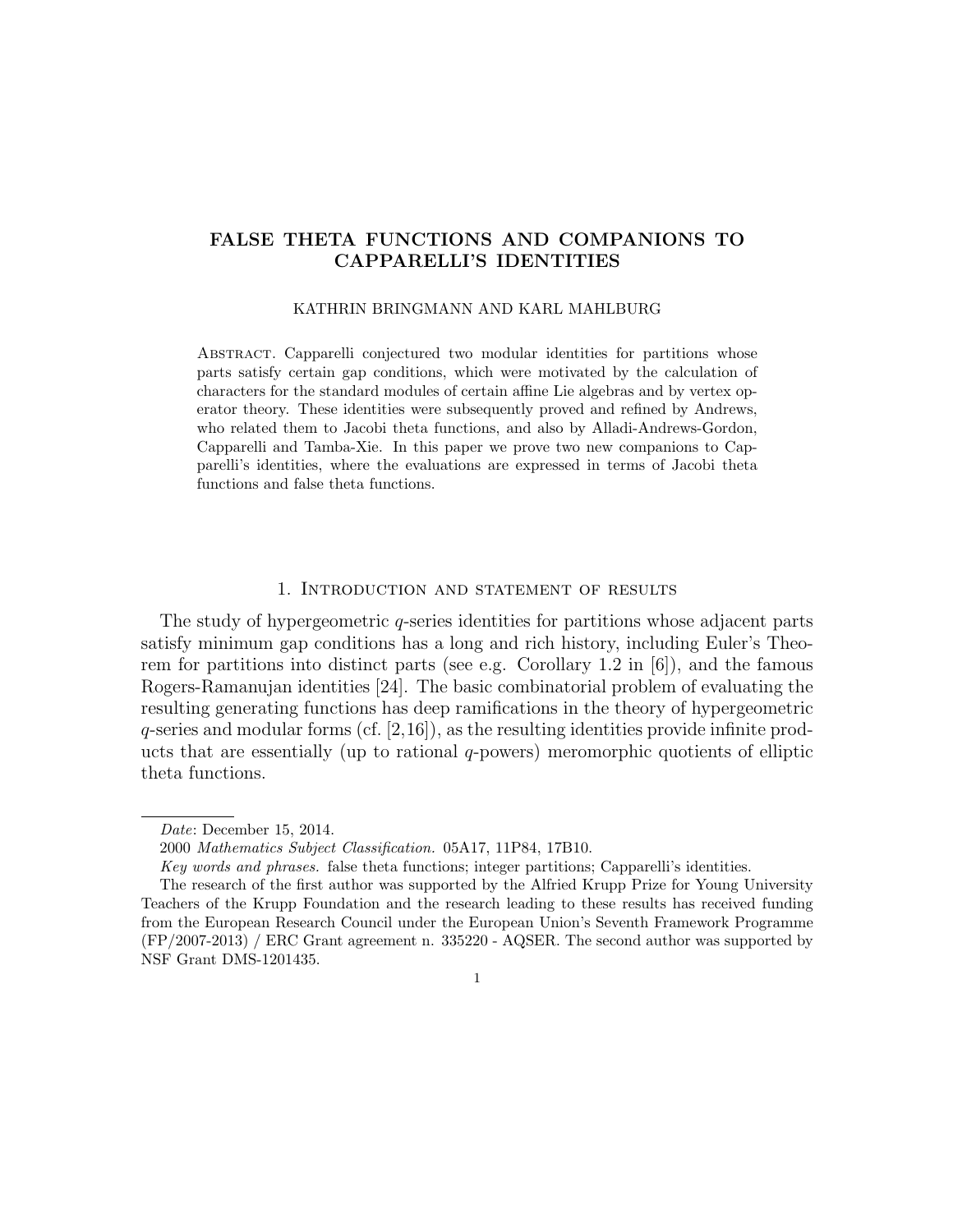2 KATHRIN BRINGMANN AND KARL MAHLBURG

The partition identities discussed in this paper are inspired by Lepowsky and Wilson's seminal work in [18], which introduced vertex operators as a method for explicitly constructing affine Lie algebras, and [19], which extended this construction to Z-algebras, which are certain generalized vertex-algebraic structures; see [14] for further developments. From this perspective the construction of the corresponding standard modules is naturally linked to combinatorial partition identities, such as the new interpretation of the Rogers-Ramanujan identities proven in [19]. Indeed, Lepowsky and Wilson's construction of the standard modules of  $A_1^{(1)}$  $_1^{(1)}$  results in formulas that coincide with the generalized Rogers-Ramanujan identities due to Andrews [2], Bressoud [8], and Gordon [16].

Lepowsky and Milne [17] also showed that the Rogers-Ramanujan identities arise in character formulas for the level 2 standard modules for  $A_2^{(2)}$  $2^{(2)}$ , which was later proven using Z-algebras by Capparelli [10]. Capparelli additionally used Z-algebras to conjecturally construct the level 3 standard modules (also see [9]), and found two striking formulas for the generating functions of partitions satisfying certain gap conditions and smallest part restrictions. Capparelli's identities were a significant development in the theory of vertex operator algebras, as they were the first notable examples that had not been previously appeared in the literature of partition identities, but were instead discovered using vertex-operator-theoretic techniques. Independent proofs of Capparelli's conjectures were subsequently given by Andrews, Alladi-Andrews-Gordon, Capparelli and Tamba-Xie, as we discuss below; the fact that the identities intersect with a wide variety of fields further indicates their significance. Many other such identities have since also been found; for example, see [18, 19, 23] for further discussion of the role of affine Lie algebras, vertex operator methods, and statistical mechanics.

Following the then-conjectural statement of Theorem 21 of [10], we say that a partition satisfies Capparelli's level 3 gap condition if successive parts differ by at least 2, and two parts differ by 2 or 3 only if their sum is a multiple of 3. The level 3 gap condition can also be equivalently written in terms of part multiplicities, which is one form of the combinatorial identities that naturally occur in the study of character formulas. For example, the following formulation is the special case  $k = 1$ of (11.2.8) in [21], which describes the partition ideals that arise from root lattices. Define indicator functions such that  $\psi_i(\lambda) = 1$  if j is a part of  $\lambda$ , and  $\psi_i(\lambda) = 0$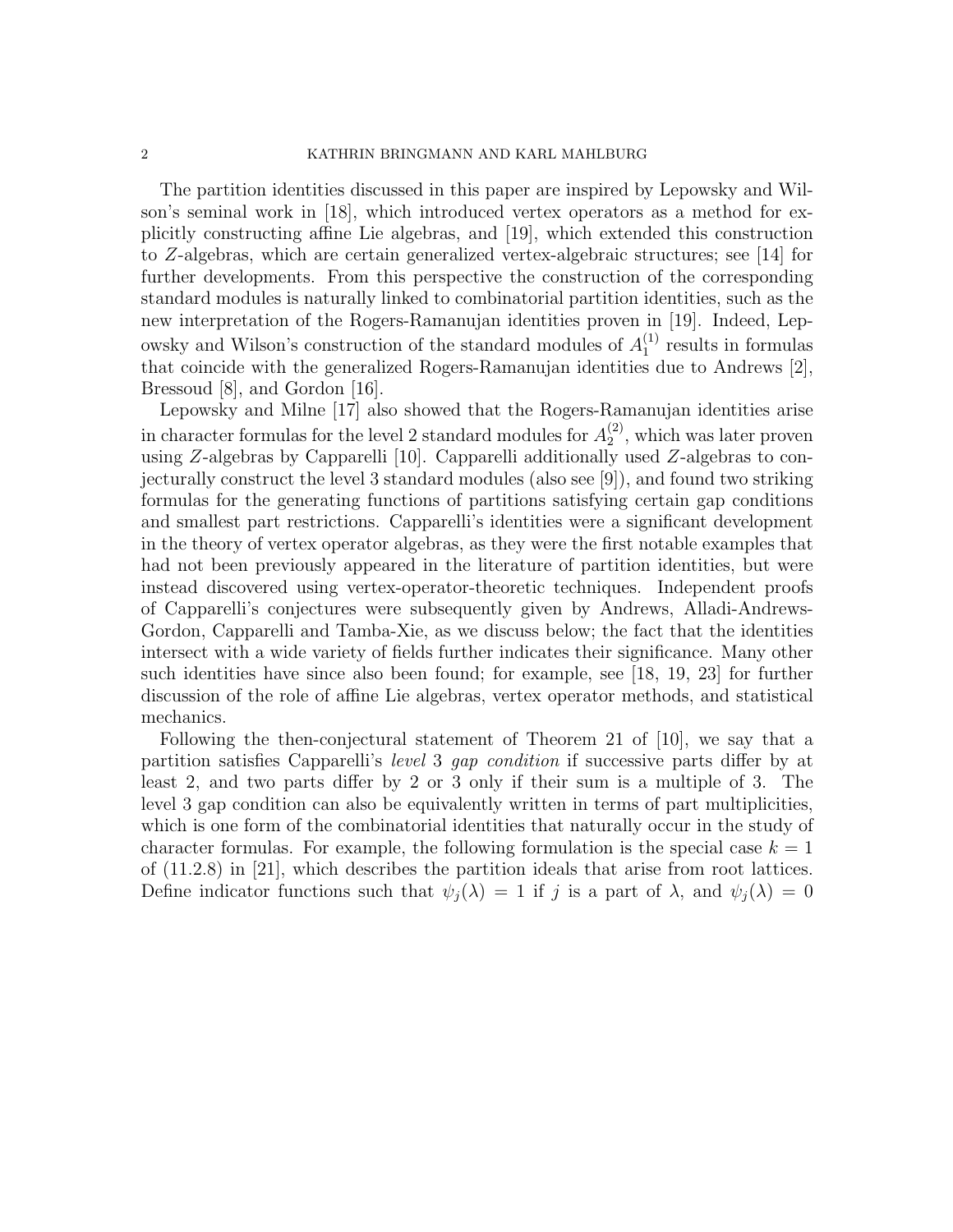otherwise. The level 3 gap condition is satisfied if and only if for all  $j \geq 1$ ,

$$
\psi_{3j+2} + \psi_{3j} + \psi_{3j-1} \le 1,
$$
  

$$
\psi_{3j+1} + \psi_{3j} + \psi_{3j-2} \le 1,
$$
  

$$
\psi_{3j-1} + \psi_{3j-2} \le 1.
$$

Note that (11.2.8) of [21] is actually a system of four inequalities, but in the special case  $k = 1$  it is overdetermined and reduces to the above.

In order to state Capparelli's conjectures, now identities, we also require enumeration functions for the partitions described above. Let  $c_m(n)$  denote the number of partitions of n that satisfy the level 3 gap condition and whose parts are all at least m. Capparelli also considered the closely related function  $c_2^*(n)$ , which denotes the number of partitions that satisfy the level 3 gap conditions and additionally do not contain 2 as a part. Note that this can be expressed in terms of the  $c_m(n)$  through the simple combinatorial relation

$$
c_2^*(n) = c_1(n) - c_2(n) + c_3(n). \tag{1.1}
$$

Capparelli's identities are stated in the following theorem, which was proven using techniques from q-series by Andrews [5] (this paper contains only the first of the two identities), and Andrews, Alladi, and Gordon [1]. The identities were also proven using the Z-algebra program of [19] by both Tamba and Xie [27] and Capparelli himself [11]. For  $j = 1, 2$ , let  $d_i(n)$ , denote the number of partitions of n into distinct parts that are not  $\pm j \pmod{6}$ .

**Theorem** (  $[1, 5, 11, 27]$ ). For  $n \geq 1$ ,

$$
c_2(n) = d_1(n),
$$
\n(1.2)

$$
c_2^*(n) = d_2(n). \tag{1.3}
$$

Remark. The above theorem is not the original combinatorial formulation of Capparelli's identities, but it is an elementary exercise in infinite product generating functions to verify that, for example,  $d_1(n)$  also enumerates the number of partitions of n into parts congruent to  $\pm 2, \pm 3 \pmod{12}$ , as in Theorem 21 A of [10].

However, despite their natural connections to Lie theory, the study of Capparelli's identities using hypergeometric q-series gives additional information that is of particular number-theoretic interest. The preceding combinatorial results can be equivalently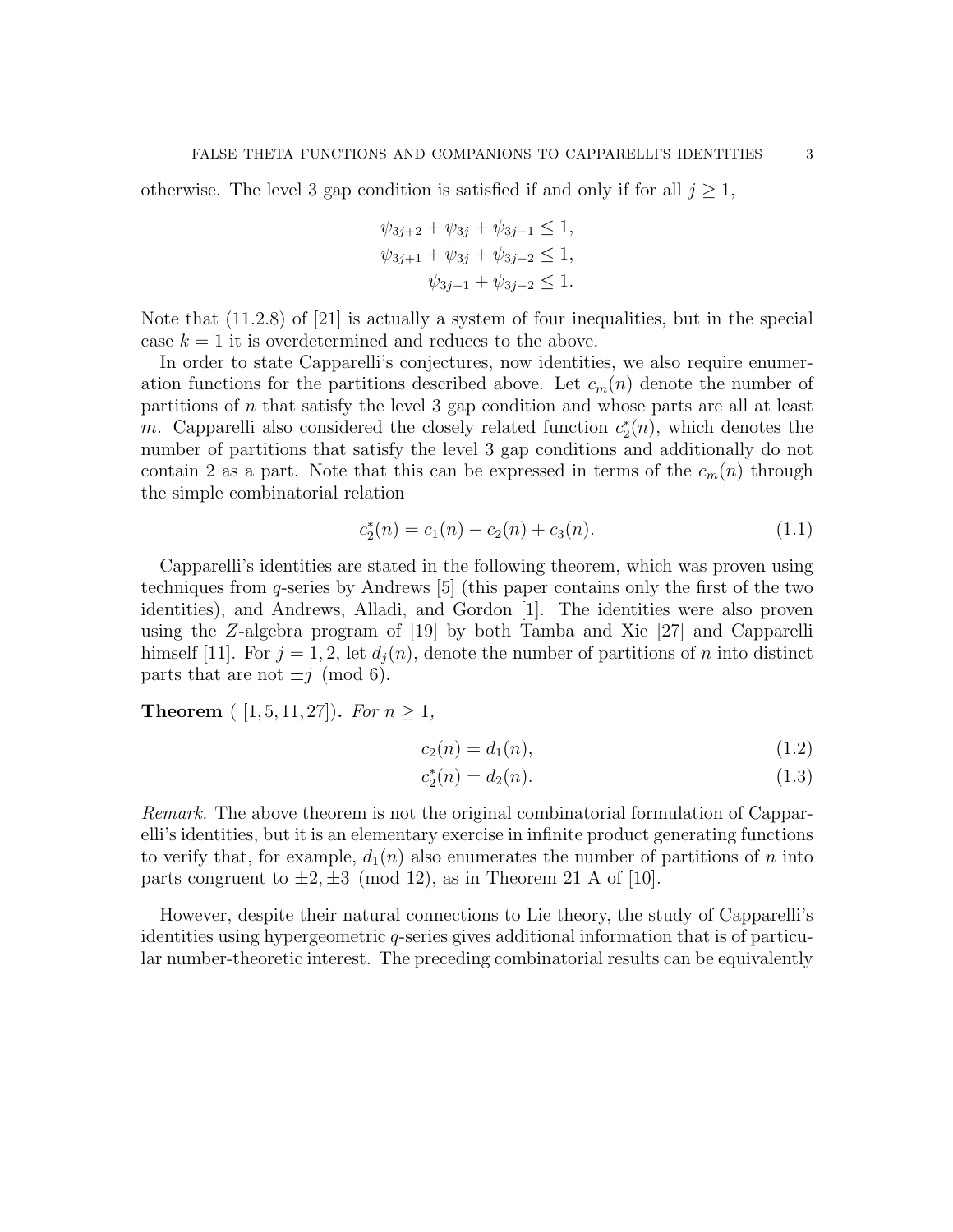stated as generating function identities, and for  $m \geq 1$  we write

$$
\mathscr{C}_m(q) := \sum_{n \geq 0} c_m(n) q^n = \sum_{\substack{\lambda \text{ level } 3 \text{ gaps} \\ \lambda_j \geq m}} q^{|\lambda|}.
$$

Here  $|\lambda|$  denotes the *size* of a partition  $\lambda$ , and the summation subscript in the final expression is an abbreviation for " $\lambda$  satisfying the level 3 gap condition, with all parts of  $\lambda$  of at least size m." Similarly, we set

$$
\mathscr{C}_2^*(q) := \sum_{n \geq 0} c_2^*(n) q^n.
$$

Note that (1.1) is equivalently expressed as

$$
\mathscr{C}_2^*(q) = \mathscr{C}_1(q) - \mathscr{C}_2(q) + \mathscr{C}_3(q). \tag{1.4}
$$

In this paper, we adopt the standard q-factorial notation for  $a \in \mathbb{C}$  and  $n \in$  $\mathbb{N}_0 \cup \{\infty\}$ , namely  $(a)_n = (a;q)_n := \prod_{j=0}^{n-1} (1 - aq^j)$ . We also use the additional shorthand  $(a_1, \ldots, a_r)_n := (a_1)_n \cdots (a_r)_n$ . We can now rewrite (1.2) and (1.3) as

$$
\mathscr{C}_2(q) = \left(-q^2, -q^3, -q^4, -q^6; q^6\right)_{\infty},\tag{1.5}
$$

$$
\mathscr{C}_{2}^{*}(q) = (-q, -q^{3}, -q^{5}, -q^{6}; q^{6})_{\infty}.
$$
\n(1.6)

These are *modular* identities in the sense that the right-hand sides are essentially weakly holomorphic modular forms.

In fact, Andrews' results in [5] also include a refinement of (1.5) that is of additional number-theoretic interest due to the presence of an additional parameter. Moreover, in [1] Alladi, Andrews, and Gordon proved a similar result for (1.6), as well as further refinements of both identities that provide additional combinatorial information. The general results in [1] are best stated as identities for three-colored partitions, in which each part may be labeled with one of three distinct colors; identities for three-colored partitions also arise in [22], where the basic  $A_2^{(1)}$  $2^{(1)}$ -module is constructed using vertex operator methods We further note that in [26] Sills proved a one-parameter generalization of an "analytic counterpart" to Capparelli's identities, using Bailey chains to obtain interesting hypergeometric q-series representations for infinite products related to  $(1.5) - (1.6)$ .

However, in our present study we focus on the one-parameter refinements of Capparelli's identities, as we are particularly interested in the automorphic properties of q-series. In order to describe the refined identities, for  $j \in \{1,2\}$ , we let  $\nu_i(\lambda)$  be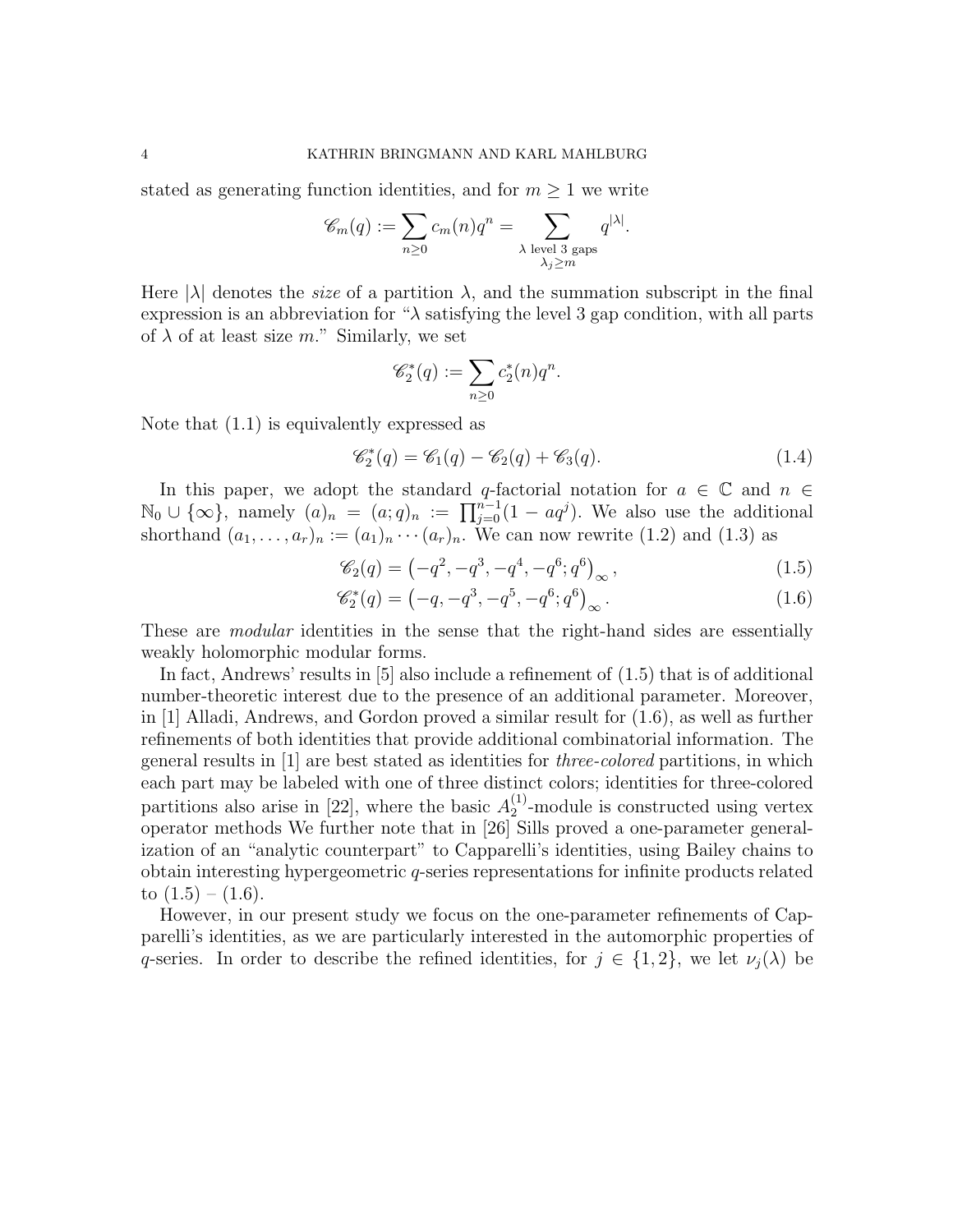the number of parts of  $\lambda$  that are congruent to j modulo 3. The refined Capparelli generating functions are then defined as

$$
\mathscr{C}_m(t;q) := \sum_{\substack{\lambda \text{ level } 3 \text{ gaps} \\ \lambda_j \ge m}} t^{\nu_1(\lambda) - \nu_2(\lambda)} q^{|\lambda|},
$$

and similarly the refined generating function for partitions without 2 as a part is

$$
\mathscr{C}_2^*(t;q):=\mathscr{C}_1(t;q)-\mathscr{C}_2(t;q)+\mathscr{C}_3(t;q).
$$

The refinements of Capparelli's identities provide product identities for these generating functions. We write the results in terms of the Jacobi theta function

$$
\theta(z;q) := \left(-z, -z^{-1}q, q; q\right)_{\infty} = \sum_{k \in \mathbb{Z}} z^k q^{\frac{k(k-1)}{2}},\tag{1.7}
$$

where the final equality follows from Jacobi's Triple Product identity  $((2.2.10)$  in [6]). **Theorem**  $([1, 5])$ . The following identities hold:

$$
\mathscr{C}_2(t;q) = \frac{\theta\left(tq^4;q^6\right)}{\left(q^3;q^3\right)_{\infty}},\tag{1.8}
$$

$$
\mathscr{C}_{2}^{*}(t;q) = \frac{\theta\left(tq;q^{6}\right)}{\left(q^{3};q^{3}\right)_{\infty}}.\tag{1.9}
$$

Remark. Although the first of these identities is not stated in [5], it follows implicitly as a limiting case of Theorem 2 from that paper. It is also a special case of Theorem 1 from [1] (specifically, see Remark 1 on page 646 of [1] and set  $a = t, b = t^{-1}$ ). The second identity is not stated in [1], but is implied by Theorem 3 and the discussion in the Acknowledgments Section on page 658.

Remark. Building on the previous discussion of modularity, we note that  $\theta(z; q)$  is essentially a holomorphic Jacobi form as introduced by Eichler and Zagier [12].

Our main result provides two new evaluations for the generating functions of partitions satisfying the level 3 gap conditions as introduced by Capparelli.

**Theorem 1.1.** Let  $\chi_3$  denote the shifted Dirichlet character defined by  $\chi_3(m) :=$  $\left(\frac{m+1}{2}\right)$  $\frac{+1}{3}$ ). Then following identities hold:

$$
\mathcal{C}_1(t;q) = (-q^3;q^3)_{\infty} \theta \left(-t^2q^2;q^6\right) + \mathcal{C}_2(t;q)\left(1-\Theta_1(t;q)\right) + \mathcal{C}_2^*(t;q)\left(1-\Theta_2(t;q)\right),
$$
  

$$
\mathcal{C}_3(t;q) = -(-q^3;q^3)_{\infty} \theta \left(-t^2q^2;q^6\right) + \mathcal{C}_2(t;q)\Theta_1(t;q) + \mathcal{C}_2^*(t;q)\Theta_2(t;q), \qquad (1.10)
$$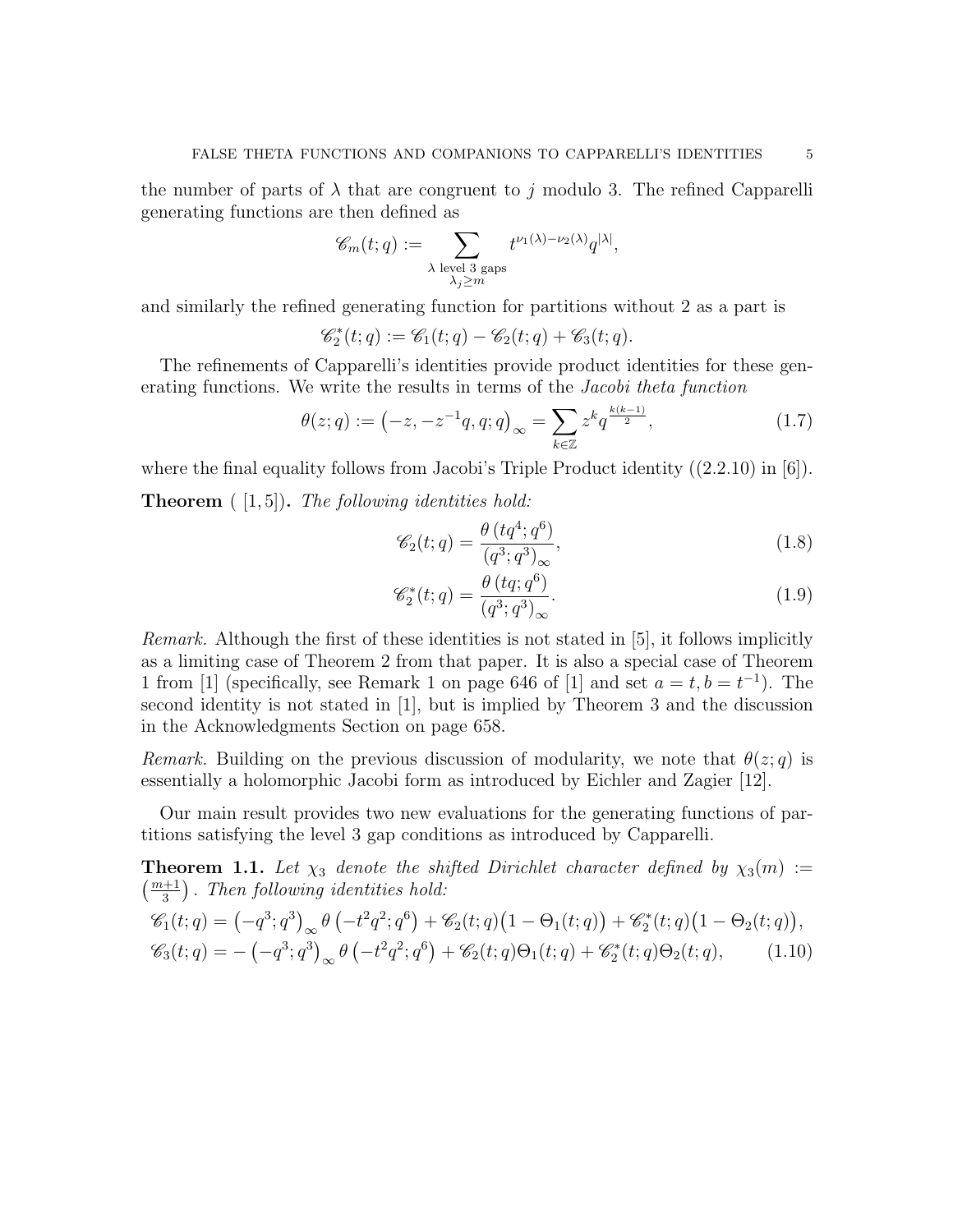where

$$
\Theta_1(t;q) := \sum_{k\geq 0} \chi_3(k) t^{-k} q^{k(k+1)},
$$
  

$$
\Theta_2(t;q) := \sum_{k\geq 0} \chi_3(k) t^k q^{k^2}.
$$

Remarks. 1. As described in an earlier remark, the factor  $\theta(-t^2q^2; q^6)$  is essentially a Jacobi form. The  $\Theta_i$  should be thought of as "false" analogues of Jacobi's theta function, in the sense that they are given as half-lattice sums that are twisted by shifted characters. Note that the first series, for example, is equivalently written as

$$
\Theta_1(t;q) := \sum_{k\geq 0} \left( t^{-3k} q^{3k(3k+1)} - t^{-(3k+1)} q^{(3k+1)(3k+2)} \right).
$$

Following Zagier's introduction of quantum modular forms in the seminal paper [29], there has been a great deal of recent work illuminating the connections between false theta functions and classical automorphic forms; for example, see [13].

2. When  $t = 1$ , these formulas are reminiscent of the "bosonic" evaluations that are frequently found in the study of solvable lattice models and/or characters for affine Lie algebras; for example, see Section 2 of [28]. Furthermore, the appearance of false theta functions is not entirely unexpected; see [7] for other examples arising from mathematical physics, as well as  $[20]$  for examples in q-series derived from Bailey pairs. However, the "Jacobi-like" parameter  $t$  is often absent in identities that are derived from Lie-theoretic or physical settings, and our formulas therefore provide additional information.

3. In light of the identities  $(1.4)$ ,  $(1.8)$ , and  $(1.9)$ , either one of our new formulas implies the other. In fact, it turns out to be convenient to prove the four formulas  $(1.8) - (1.10)$  simultaneously.

The remainder of the paper is structured as follows. In the next section we recall several standard results from the theory of hypergeometric  $q$ -series. We then prove Theorem 1.1 in Section 3 by applying techniques from the theory of  $q$ -difference equations [3, 15].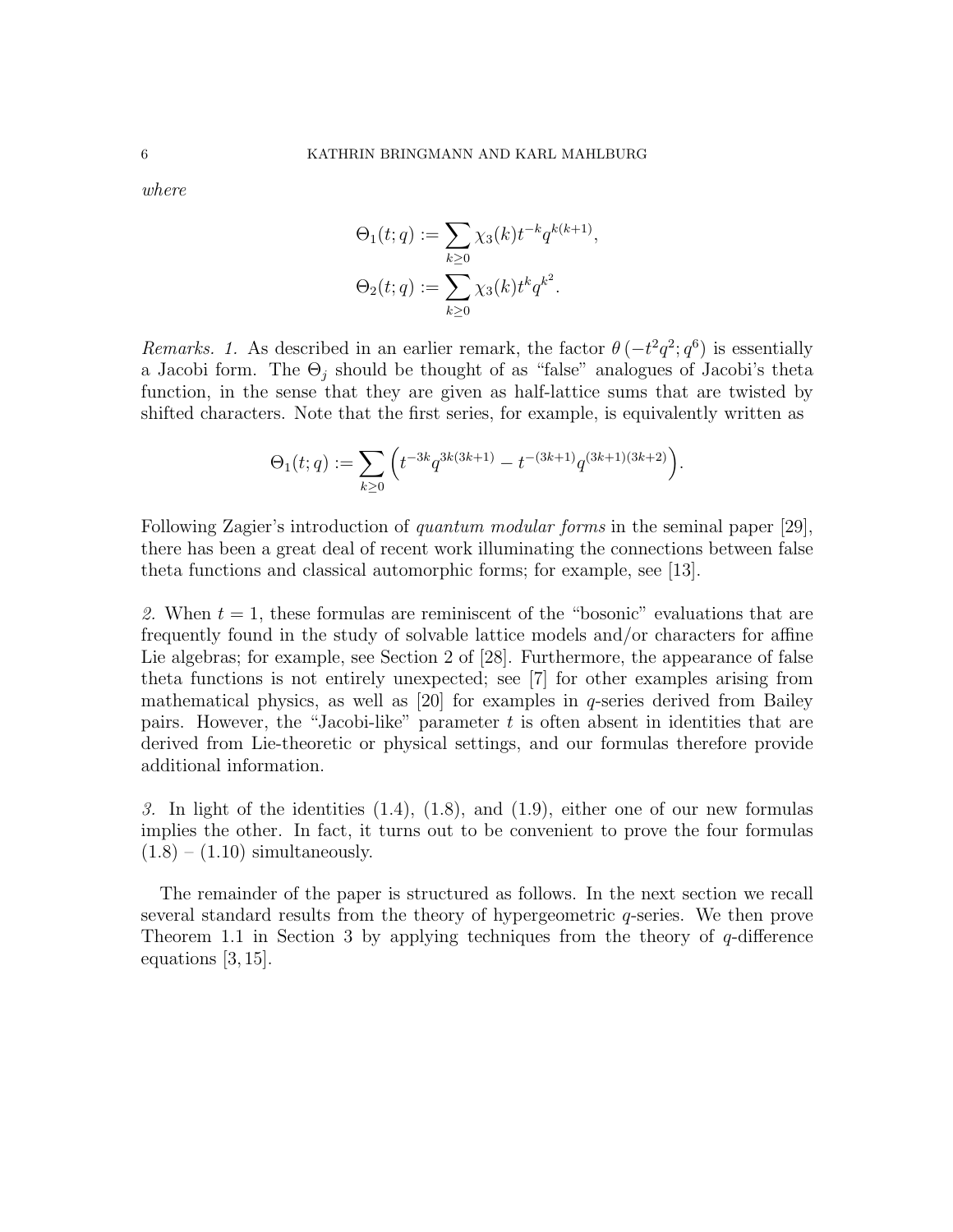## Acknowledgments

The authors thank Jim Lepowsky and Andrew Sills for providing several additional references and historical context. The authors also thank the two anonymous referees for their detailed remarks that significantly improved the exposition.

## 2. HYPERGEOMETRIC  $q$ -SERIES IDENTITIES

In this section we record a number of identities that are useful in the evaluation of the generating functions that are the main topic of the paper. If  $0 \le m \le n$ , the q-binomial coefficient is denoted by

$$
\begin{bmatrix} n \\ m \end{bmatrix}_q := \frac{(q;q)_n}{(q;q)_m (q;q)_{n-m}}.
$$

We also need the limiting case

$$
\lim_{n \to \infty} \begin{bmatrix} n \\ m \end{bmatrix}_q = \frac{1}{(q;q)_m}.
$$
\n(2.1)

Next, we recall two identities due to Euler, which state (see  $(2.2.5)$  and  $(2.2.6)$ ) in  $[6]$ 

$$
\frac{1}{(x;q)_{\infty}} = \sum_{n\geq 0} \frac{x^n}{(q;q)_n},\tag{2.2}
$$

$$
(x;q)_{\infty} = \sum_{n\geq 0} \frac{(-1)^n x^n q^{\frac{n(n-1)}{2}}}{(q;q)_n}.
$$
\n(2.3)

A related identity is

$$
\sum_{\substack{n \geq 0 \\ n \text{ even}}} \frac{q^{\frac{n(n-1)}{2}}}{(q;q)_n} = \frac{1}{(q;q^2)_{\infty}} = (-q;q)_{\infty} ; \tag{2.4}
$$

the first equality follows from Cauchy's identity, which is (2.2.8) in [6].

We also need the following identity from Ramanujan's famous "Lost Notebook", which appears as  $(4.1)$  in [4]:

$$
\sum_{n\geq 0} \frac{q^n}{(-aq;q)_n(-bq;q)_n} = \left(1+a^{-1}\right) \sum_{n\geq 0} \frac{(-1)^n q^{\frac{n(n+1)}{2}} \left(\frac{b}{a}\right)^n}{(-bq;q)_n} - \frac{a^{-1} \sum_{n\geq 0} (-1)^n q^{\frac{n(n+1)}{2}} \left(\frac{b}{a}\right)^n}{(-aq,-bq;q)_\infty}.
$$
\n(2.5)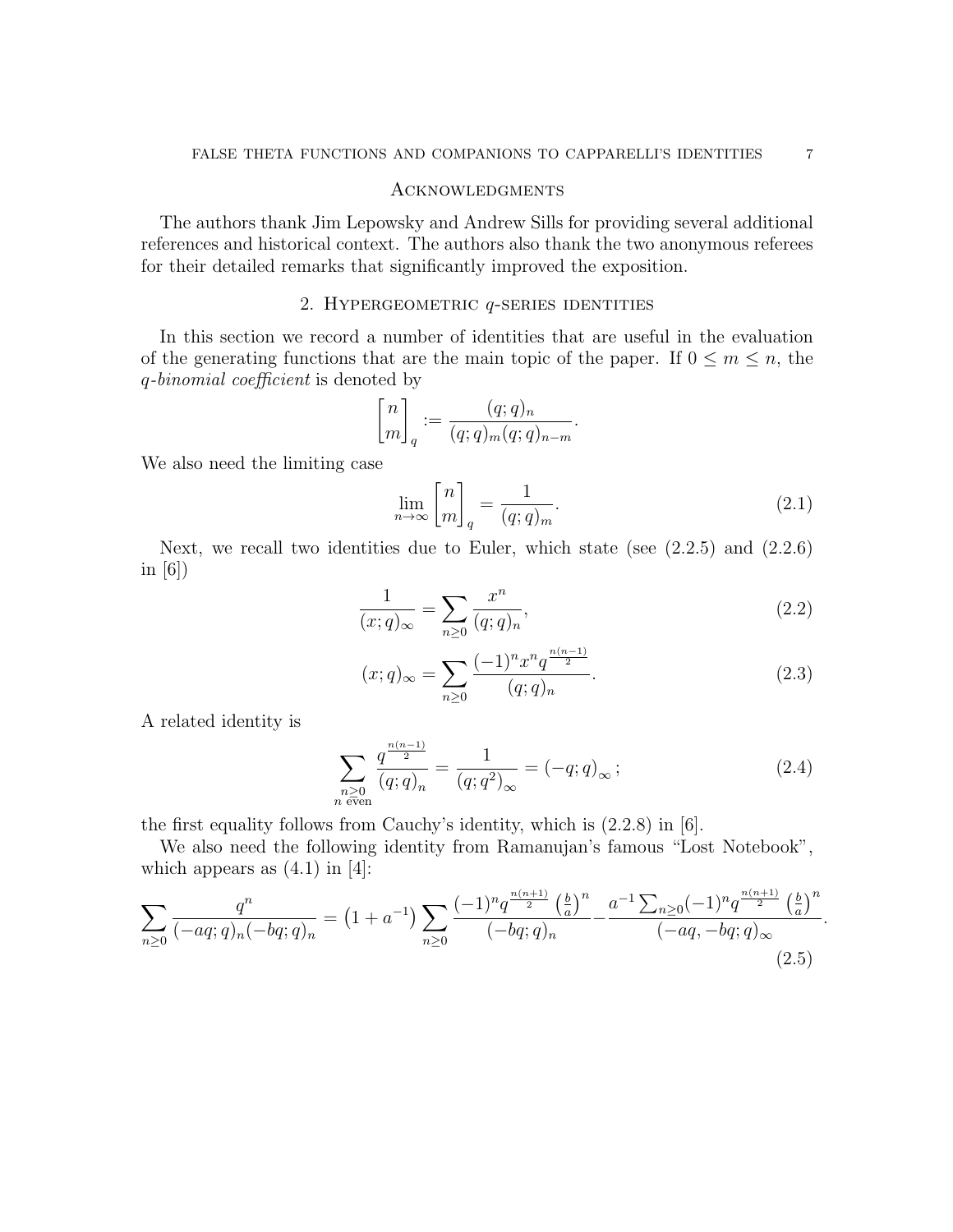Finally, in order to derive expressions involving false theta functions, we use a related identity of Rogers [25], which states that

$$
\sum_{n\geq 0} \frac{(-1)^n y^{2n} q^{\frac{n(n+1)}{2}}}{(yq;q)_n} = \sum_{n\geq 0} (-1)^n y^{3n} q^{\frac{n(3n+1)}{2}} \left(1 - y^2 q^{2n+1}\right).
$$
 (2.6)

## 3. Finite evaluations and proof of Theorem 1.1

In order to simultaneously work with  $\mathcal{C}_1, \mathcal{C}_2, \mathcal{C}_3$ , and  $\mathcal{C}_2^*$ , we incorporate the part indicator functions into the generating series. We control the smallest part conditions through two parameters  $\alpha, \beta \in \{0, 1\}$ , which determine whether or not the indicators are "active". Specifically, if  $\alpha = 0$ , then no parts of size 1 are allowed, but when  $\alpha = 1$  such a part is permitted, and  $\beta$  has a similar affect on parts of size 2. The generating functions with these indicators taken into account are then defined by

$$
\mathscr{C}^{\alpha,\beta}(t;q) := \sum_{\lambda \text{ level 3 gaps}} \left(1 - (1-\alpha)\psi_1(\lambda)\right) \left(1 - (1-\beta)\psi_2(\lambda)\right) t^{\nu_1(\lambda) - \nu_2(\lambda)} q^{|\lambda|}.
$$

This notation corresponds to the four series of interest as follows:

 $n$  -10  $n$ 

$$
\mathscr{C}_1 = \mathscr{C}^{1,1}, \qquad \mathscr{C}_2 = \mathscr{C}^{0,1}, \qquad \mathscr{C}_2^* = \mathscr{C}^{1,0}, \qquad \mathscr{C}_3 = \mathscr{C}^{0,0}.
$$

The results in Theorem 1.1 are equivalent to the following generating function evaluation.

Theorem 3.1. If  $\alpha, \beta \in \{0, 1\}$ , then

$$
\mathscr{C}^{\alpha,\beta}(t;q) = (\alpha + \beta - 1) \left( -q^3; q^3 \right)_{\infty} \theta \left( -t^2 q^2; q^6 \right) + \frac{\theta \left( tq^4; q^6 \right)}{\left( q^3; q^3 \right)_{\infty}} \left( \beta + (1 - \alpha - \beta) \Theta_1(t;q) \right) + \frac{\theta \left( tq; q^6 \right)}{\left( q^3; q^3 \right)_{\infty}} \left( \alpha + (1 - \alpha - \beta) \Theta_2(t;q) \right).
$$

Remark. In the two cases considered by Capparelli the above expression simplifies drastically, as  $1 - \alpha - \beta = 0$ .

We prove our generating function evaluations by following Andrews' approach in [5], as well as arguments from [1]. In particular, we consider recurrences for finite truncations of the generating functions, defining for  $M \in \mathbb{N}$ 

$$
C_M^{\alpha,\beta}(t;q):=\sum_{\substack{\lambda \text{ level 3 gaps} \\ \lambda_j \leq M}} \left(1-(1-\alpha)\psi_1(\lambda)\right)\left(1-(1-\beta)\psi_2(\lambda)\right) t^{\nu_1(\lambda)-\nu_2(\lambda)}q^{|\lambda|}.
$$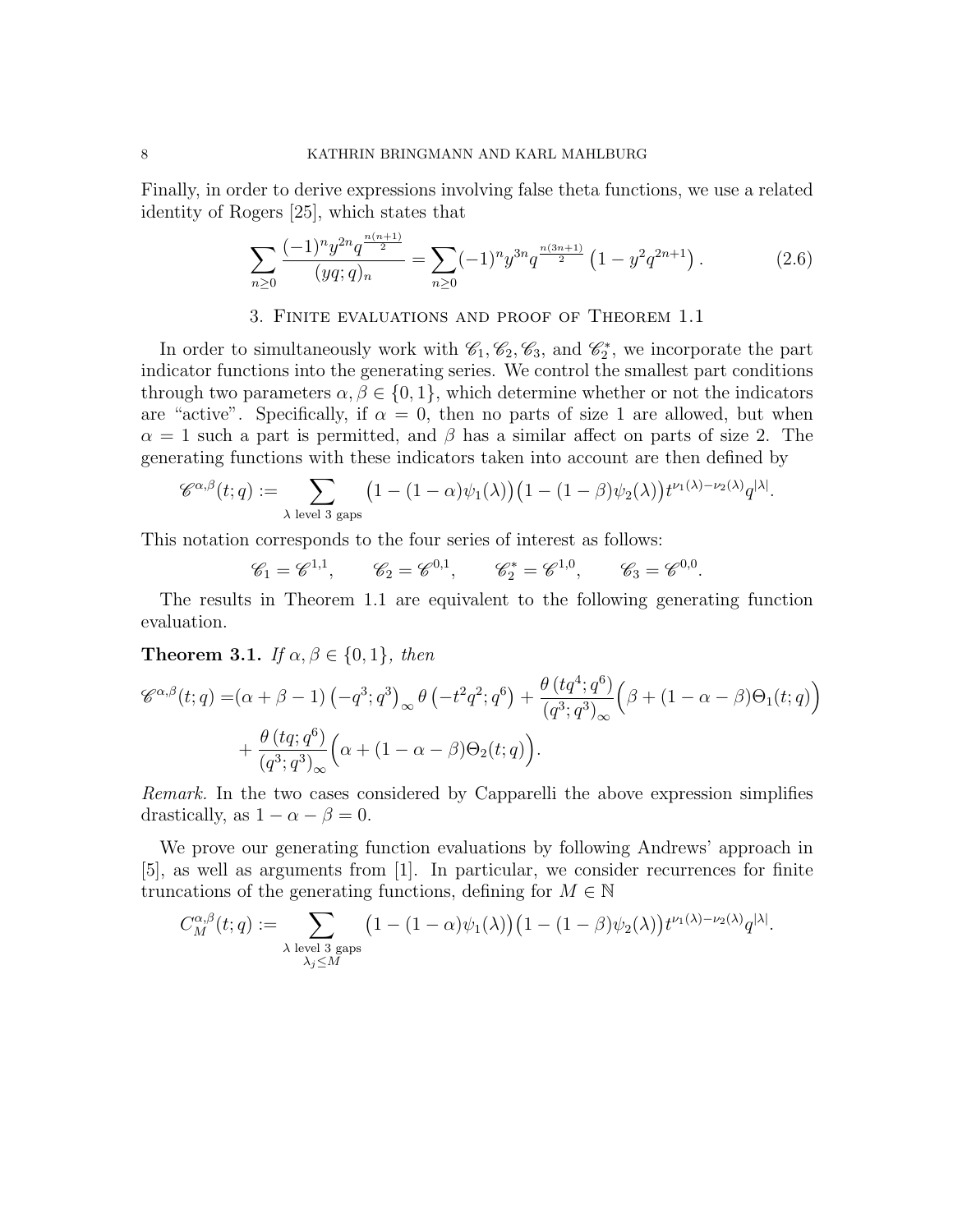For convenience of notation, we regularly suppress the superscript, and sometimes the arguments, writing only  $C_M(t;q)$  or  $C_M$ , with  $\alpha$  and  $\beta$  unspecified.

Theorem 3.1 arises as the limiting case  $n \to \infty$  of a finite evaluation; we will calculate this limit in Section 3.2.

**Lemma 3.2.** For  $n \geq 0$  we have

$$
C_{3n-2}^{\alpha,\beta}(t;q)
$$
\n
$$
= \sum_{\substack{0 \le j \le n \\ j \equiv n \pmod{2}}} q^{\frac{3j(j-1)}{2}} \begin{bmatrix} n \\ j \end{bmatrix}_{q^3} \left( -t^{-1}q^2, -tq^4; q^6 \right)_{\frac{n-j}{2}} \left( \beta + t(1-\alpha-\beta) \sum_{\ell=1}^{\frac{n-j}{2}} \frac{q^{6\ell-2}}{(-t^{-1}q^2, -tq^4; q^6)_{\ell}} \right)
$$
\n
$$
+ \sum_{\substack{0 \le j \le n-1 \\ j \equiv n-1 \pmod{2}}} q^{\frac{3j(j-1)}{2}} \begin{bmatrix} n \\ j \end{bmatrix}_{q^3} \left( -t^{-1}q^5, -tq^7; q^6 \right)_{\frac{n-1-j}{2}}
$$
\n
$$
\times \left( 1 - \beta + \alpha tq - t(1-\alpha-\beta) \sum_{\ell=1}^{\frac{n-1-j}{2}} \frac{q^{6\ell+1}}{(-t^{-1}q^5, -tq^7; q^6)_{\ell}} \right).
$$

3.1. Proof of Lemma 3.2. We prove Lemma 3.2 by following the general framework of  $|1|$  and  $|5|$ , although the presence of the indicators  $(\alpha, \beta)$  introduces intricate boundary effects throughout the calculations. As described in equations  $(4.2) - (4.4)$ of [5], the finite generating functions satisfy the recurrences (for  $n \geq 2$ )

$$
C_{3n-1}(t;q) = C_{3n-2}(t;q) + t^{-1}q^{3n-1}C_{3n-5}(t;q),
$$
  
\n
$$
C_{3n}(t;q) = C_{3n-1}(t;q) + q^{3n}C_{3n-3}(t;q),
$$
  
\n
$$
C_{3n+1}(t;q) = C_{3n}(t;q) + tq^{3n+1}C_{3n-3}(t;q) + q^{6n}C_{3n-5}(t;q).
$$
\n(3.1)

Note that these recurrences arise from conditioning on the largest parts in a partition and therefore depend only on parts of size 5 or larger. As the indicators  $\alpha$  and  $\beta$ only affect parts of size 1 and 2, Andrews recurrences' are thus unchanged. However, the indicators do affect the initial values, which are obtained by explicitly listing the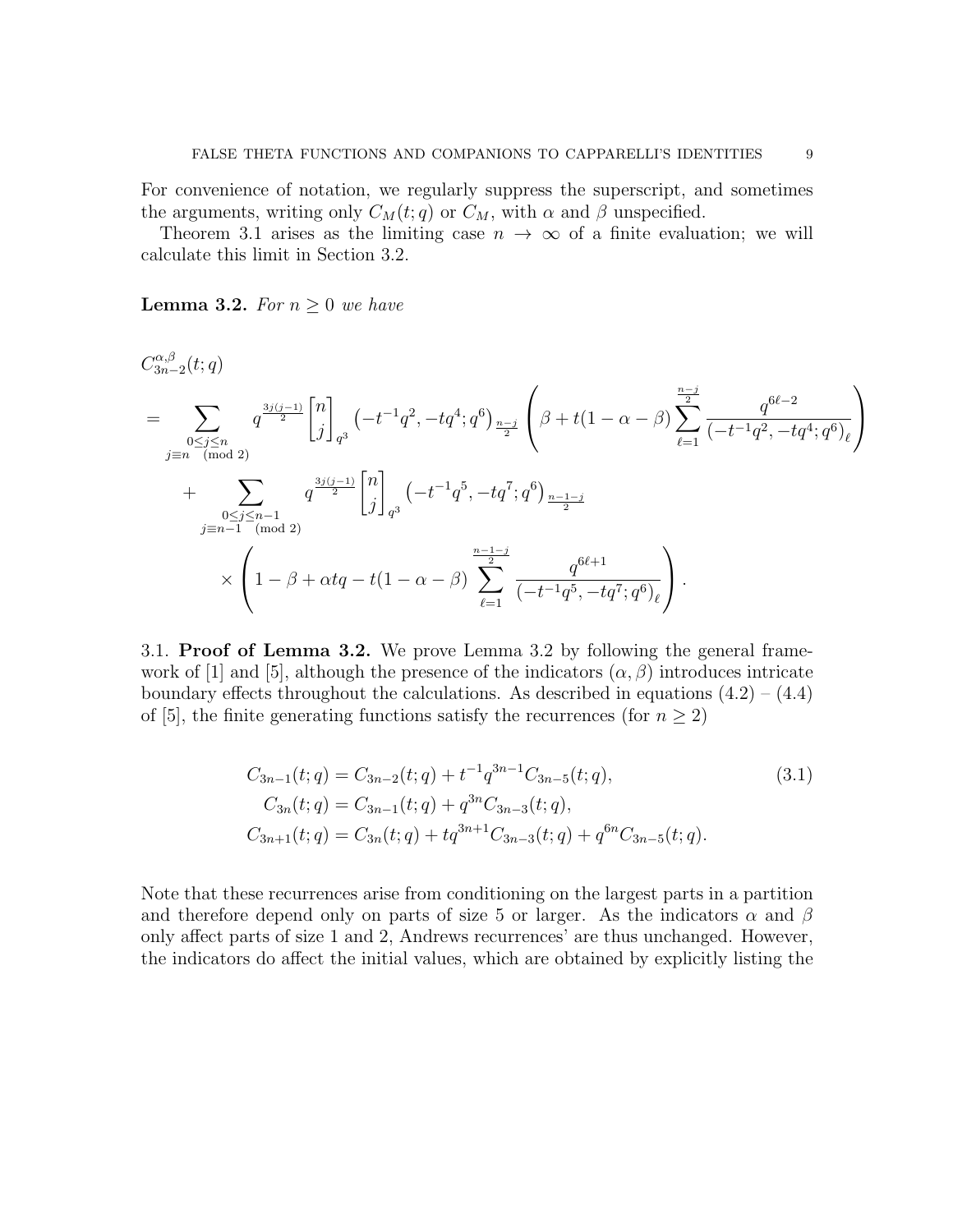partitions with largest part at most 4 that satisfy the level 3 gap condition:

$$
C_1(t;q) = 1 + \alpha tq,
$$
\n(3.2)  
\n
$$
C_2(t;q) = 1 + \alpha tq + \beta t^{-1} q^2,
$$
\n
$$
C_3(t;q) = 1 + \alpha tq + \beta t^{-1} q^2 + q^3,
$$
\n
$$
C_4(t;q) = 1 + \alpha tq + \beta t^{-1} q^2 + q^3 + tq^4 + \beta q^6.
$$

Andrews also showed that when the recurrences (3.1) are iterated, they combine to imply the single recurrence

$$
C_{3n+1} = (1+q^{3n}) C_{3n-2} + (t^{-1}q^{3n-1} + tq^{3n+1} + q^{6n}) C_{3n-5} + q^{6n-3} (1-q^{3n-3}) C_{3n-8},
$$
\n(3.3)

which holds for  $n \geq 3$ . In fact, it is convenient to assume that this recurrence holds for  $n \geq 2$ , which is achieved by setting  $n = 1$  in the first line of  $(3.1)$  to obtain the value  $C_{-2}(t; q) = \beta$ . Combined with the known expressions for  $C_1$  and  $C_4$  in (3.2), these are the necessary initial values.

Our goal is to gather the  $C_M$  in a series and thereby derive a solvable q-difference equation, but this has a simpler shape if we first renormalize by defining

$$
\gamma_n = \gamma_n(t; q) := \frac{C_{3n-2}(t; q)}{(q^3; q^3)_n}.
$$
\n(3.4)

After shifting  $n \mapsto n - 1$ , the recurrence (3.3) then becomes

$$
(1 - q^{3n}) (1 - q^{3n-3}) \gamma_n
$$
  
=  $(1 - q^{6n-6}) \gamma_{n-1} + (t^{-1}q^{3n-4} + tq^{3n-2} + q^{6n-6}) \gamma_{n-2} + q^{6n-9} \gamma_{n-3},$  (3.5)

which now holds for  $n \geq 3$ . From (3.2) we see that the initial values are

$$
\gamma_0 = \beta,
$$
\n $\gamma_1 = \frac{1 + \alpha t q}{1 - q^3},$ \n $\gamma_2 = \frac{1 + \alpha t q + \beta t^{-1} q^2 + q^3 + t q^4 + \beta q^6}{(1 - q^3)(1 - q^6)}.$ \n(3.6)

Now we set

$$
F(z) = F(z, t; q) := \sum_{n \ge 0} \gamma_n(t; q) z^n,
$$
\n(3.7)

and we also briefly use the notation

$$
F^{(m)}(z) := \sum_{n \ge m} \gamma_n(t; q) z^n
$$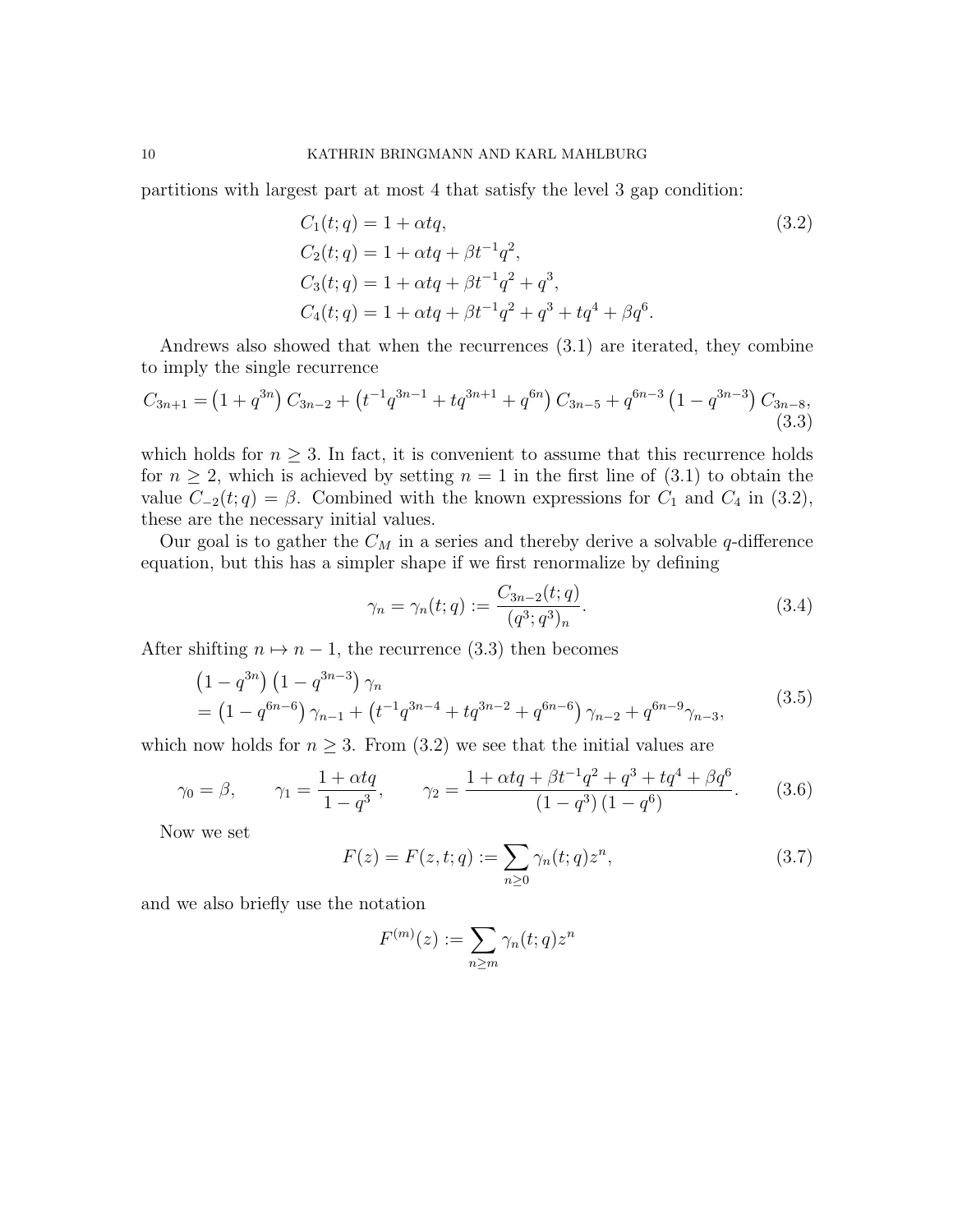for the series with truncated initial terms. Multiplying  $(3.5)$  by  $z<sup>n</sup>$  and summing over  $n \geq 3$ , we obtain the series identity

$$
F^{(3)}(z) - (1+q^{-3})F^{(3)}(zq^3) + q^{-3}F^{(3)}(zq^6) = zF^{(2)}(z) - zF^{(2)}(zq^6) + z^2(t^{-1}q^2 + tq^4) F^{(1)}(zq^3) + z^2q^6F^{(1)}(zq^6) + z^3q^9F(zq^6).
$$

Using the initial values in (3.6) to add back in the missing coefficients of  $z^0$ ,  $z^1$ , and  $z^2$ , we obtain the q-difference equation

$$
(1-z)F(z) = (1+q^{-3}+z^{2}t^{-1}q^{2}+z^{2}tq^{4}) F(zq^{3}) + (1+zq^{3}) (-q^{-3}+z^{2}q^{6}) F(zq^{6})
$$
  
+  $z^{2}(1-\alpha-\beta)tq^{4}$ . (3.8)

Note that while the  $z^0$  and  $z^1$  terms vanish in all cases, the  $z^2$  term only vanishes in the two cases considered by Capparelli (recall  $(1.8)$  and  $(1.9)$ ).

We renormalize once more by setting

$$
H(z) := \frac{F(z)}{(-z; q^3)_{\infty}},
$$
\n(3.9)

and obtain

$$
(1 - z2) H(z) = (1 + q-3 + z2t-1q2 + z2 tq4) H (zq3) + (-q-3 + z2 q6) H (zq6) + (1 - \alpha - \beta)t \sum_{n \ge 0} \frac{(-1)^n z^{n+2} q^{3n+4}}{(q^3; q^3)_n}.
$$
 (3.10)

For the last term we expanded  $(-zq^3; q^3)^{-1}_{\infty}$  as a series using (2.2).

At this point our approach varies from [1], where a solution to (3.8) was found by using the general theory of second order  $q$ -difference equations for the hypergeometric series  $2\phi_1$ . Our proof instead proceeds from the observation that the coefficients of the "homogeneous part" of (3.10) (which includes only those terms that have a factor  $H(zq^k)$  for some  $k \in \mathbb{N}$ ) have only even powers of z. This property allows us to solve the q-difference equation directly, even with the presence of the "non-homogeneous" final summation.

Writing the series expansion as  $H(z) = \sum_{n\geq 0} \delta_n z^n$ , (3.10) implies that the coefficients  $\delta_n$  satisfy the recurrence (for  $n \geq 2$ )

$$
\delta_n = \frac{\left(1 + t^{-1}q^{3n-4}\right)\left(1 + tq^{3n-2}\right)}{\left(1 - q^{3n-3}\right)\left(1 - q^{3n}\right)}\delta_{n-2} + \frac{\left(1 - \alpha - \beta\right)t\left(-1\right)^n q^{3n-2}}{\left(q^3; q^3\right)_n}.
$$
\n(3.11)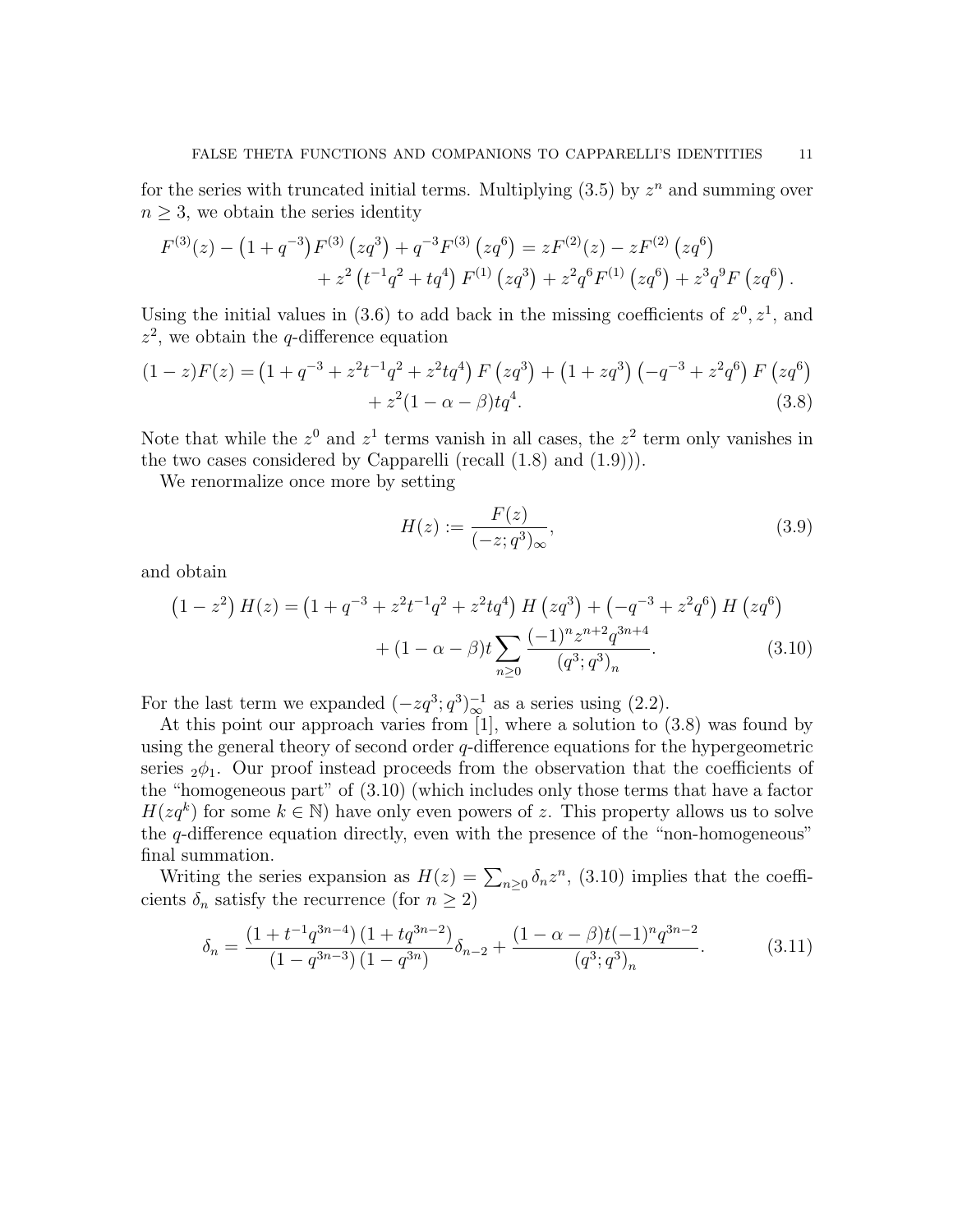The initial values  $\delta_0$  and  $\delta_1$  are determined by using (3.7) and (3.9) to directly calculate

$$
\sum_{n\geq 0} \delta_n z^n = \gamma_0 + \left(\gamma_1 - \frac{\gamma_0}{1-q^3}\right) z + O\left(z^2\right) = \beta + \frac{1 + \alpha t q - \beta}{1-q^3} z + O\left(z^2\right).
$$

In particular, we read off

$$
\delta_0 = \beta
$$
 and  $\delta_1 = \frac{1 + \alpha tq - \beta}{1 - q^3}$ .

Plugging in to (3.11), we find that for  $n \geq 0$ ,

$$
\delta_{2n} = \frac{(-t^{-1}q^2, -tq^4; q^6)_n}{(q^3; q^3)_{2n}} \left( \beta + t(1 - \alpha - \beta) \sum_{\ell=1}^n \frac{q^{6\ell - 2}}{(-t^{-1}q^2, -tq^4; q^6)_{\ell}} \right),
$$
\n(3.12)\n
$$
\delta_{2n+1} = \frac{(-t^{-1}q^5, -tq^7; q^6)_n}{(q^3; q^3)_{2n+1}} \left( 1 - \beta + \alpha tq - t(1 - \alpha - \beta) \sum_{\ell=1}^n \frac{q^{6\ell + 1}}{(-t^{-1}q^5, -tq^7; q^6)_{\ell}} \right).
$$
\n(3.13)

For ease of calculation, we separate these two cases, setting

$$
H(z) = H_0(z) + H_1(z) := \sum_{n \ge 0} \delta_{2n} z^{2n} + \sum_{n \ge 0} \delta_{2n+1} z^{2n+1},
$$

and similarly

$$
F_j(z) := (-z; q^3)_{\infty} H_j(z),
$$

for  $j = 0, 1$ . We now plug (3.12) and (3.13) in to the definition of the  $F_j$  and further expand the product  $(-z; q^3)_{\infty}$  using (2.3). Collecting like powers of z, we obtain the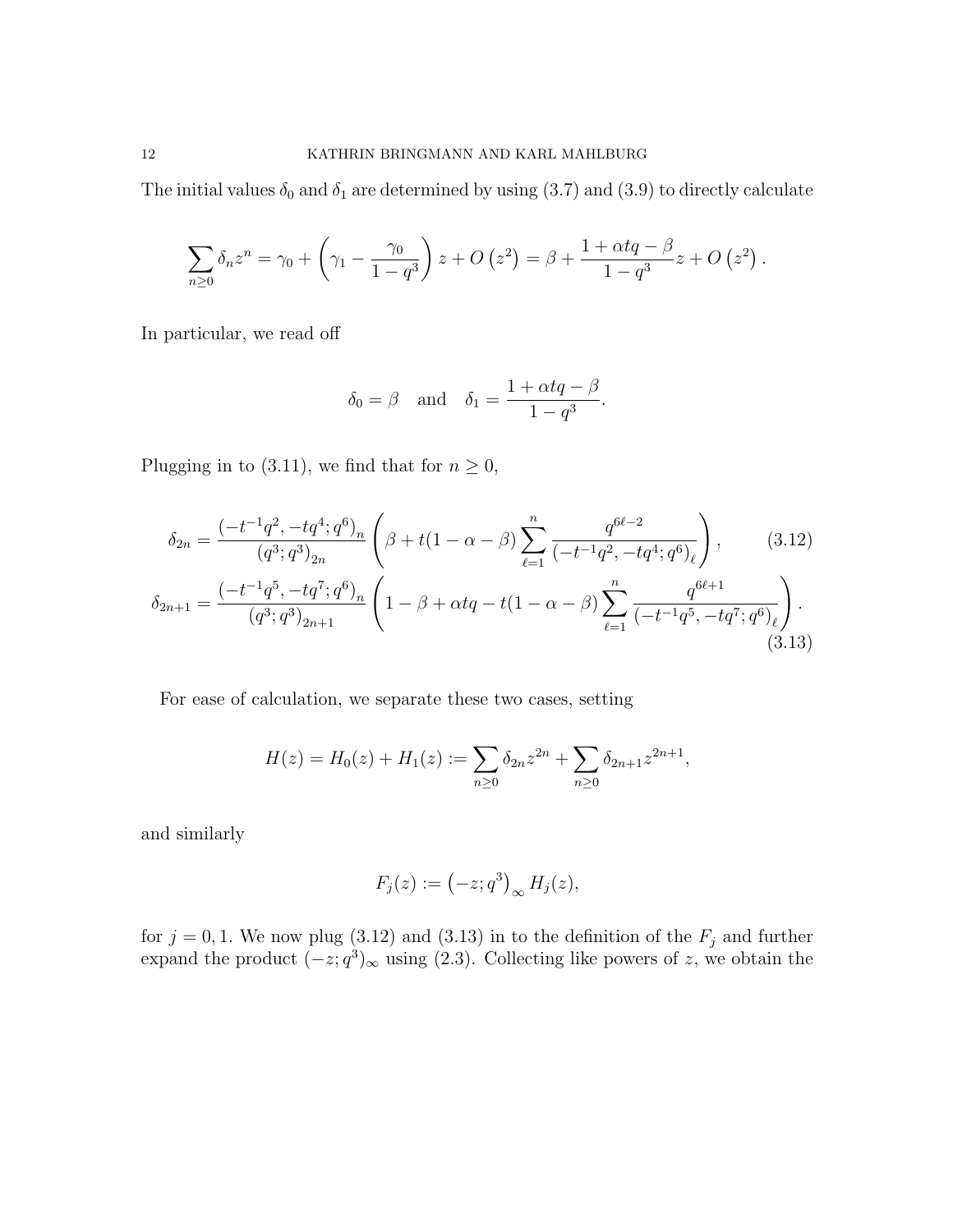series

$$
F_0(z) = \sum_{n\geq 0} \frac{z^n}{(q^3; q^3)_n} \sum_{\substack{j, r \geq 0 \\ j+2r = n}} q^{\frac{3j(j-1)}{2}} \begin{bmatrix} n \\ j \end{bmatrix}_{q^3} \left( -t^{-1}q^2, -tq^4; q^6 \right)_r
$$
 (3.14)

$$
\times \left(\beta + t(1 - \alpha - \beta) \sum_{\ell=1}^{r} \frac{q^{6\ell - 2}}{(-t^{-1}q^2; -tq^4; q^6)_{\ell}}\right),
$$
  

$$
F_1(z) = \sum_{n\geq 0} \frac{z^n}{(q^3; q^3)_n} \sum_{\substack{j, r \geq 0 \ j+2r+1=n}} q^{\frac{3j(j-1)}{2}} {n \choose j}_{q^3} (-t^{-1}q^5, -tq^7; q^6)_r
$$
 (3.15)  

$$
\times \left(1 - \beta + \alpha tq - t(1 - \alpha - \beta) \sum_{\ell=1}^{r} \frac{q^{6\ell + 1}}{(-t^{-1}q^5; -tq^7; q^6)_{\ell}}\right).
$$

Recalling (3.4) and (3.7) and isolating the coefficients of  $z<sup>n</sup>$  in the above expressions completes the proof of Lemma 3.2.

3.2. Proof of Theorem 3.1. We now prove Theorem 3.1 by taking the limit as  $n \to \infty$  of the expressions from Lemma 3.2. We again separate the expressions arising from  $H_0$  and  $H_1$ , letting  $C_{0,3n-2}(t;q)$  and  $C_{1,3n-2}(t;q)$  denote the inner sums in (3.14) and (3.15), respectively. For example, we have

$$
F_0(z) = \sum_{n \ge 0} \frac{z^n}{(q^3; q^3)_n} \cdot C_{0,3n-2}(t;q).
$$

Using (2.1), the limit of these evaluates to

$$
C_0(t;q) := \lim_{\substack{n \to \infty \\ n \text{ even}}} C_{0,3n-2}(t;q)
$$
\n
$$
= \left(-t^{-1}q^2, -tq^4; q^6\right)_{\infty} \sum_{\substack{j \ge 0 \\ j \text{ even}}} \frac{q^{\frac{3j(j-1)}{2}}}{\left(q^3; q^3\right)_j} \left(\beta + t(1-\alpha-\beta) \sum_{\ell \ge 1} \frac{q^{6\ell-2}}{\left(-t^{-1}q^2, -tq^4; q^6\right)_{\ell}}\right)
$$
\n(3.16)

.

We are allowed to restrict to even n because we know a priori (through combinatorial arguments) that the limit exists, and therefore has the same value as  $n$  approaches  $\infty$  along any subsequence. Using (2.4), the sum on j evaluates to  $(-q^3; q^3)_{\infty}$  (this evaluation was also noted in (4.8) of [1]).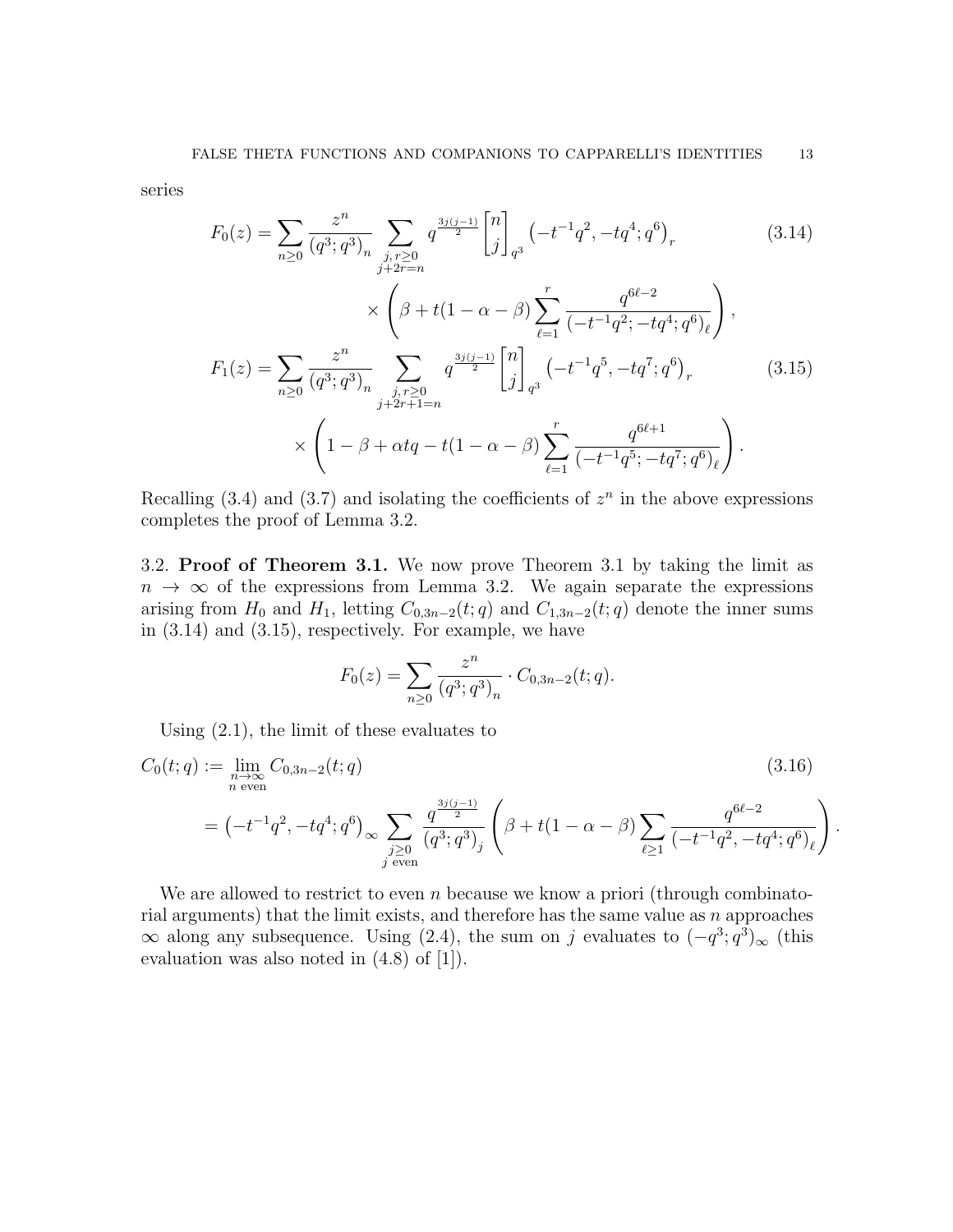For the final sum in (3.16), we first shift the summation index by  $\ell \mapsto \ell + 1$  and then apply (2.5) with  $q \mapsto q^6$ ,  $a = tq^4$ , and  $b = t^{-1}q^2$ , obtaining

$$
\sum_{\ell\geq 1} \frac{q^{6\ell-2}}{(-t^{-1}q^2, -tq^4; q^6)_{\ell}} = \frac{q^4}{(1+t^{-1}q^2)\left(1+tq^4\right)} \sum_{\ell\geq 0} \frac{q^{6\ell}}{(-t^{-1}q^8, -tq^{10}; q^6)_{\ell}} \qquad (3.17)
$$
\n
$$
= \frac{q^4}{(1+t^{-1}q^2)\left(1+tq^4\right)} \left[ \left(1+t^{-1}q^{-4}\right) \sum_{k\geq 0} \frac{(-1)^k q^{3k^2+k} t^{-2k}}{(-t^{-1}q^8; q^6)_{k}} - \frac{t^{-1}q^{-4} \sum_{k\geq 0} (-1)^k q^{3k^2+k} t^{-2k}}{(-t^{-1}q^8, -tq^{10}; q^6)_{\infty}} \right]
$$
\n
$$
= t^{-1} \sum_{k\geq 0} \frac{(-1)^k q^{3k^2+k} t^{-2k}}{(-t^{-1}q^2; q^6)_{k+1}} - \frac{t^{-1} \sum_{k\geq 0} (-1)^k q^{3k^2+k} t^{-2k}}{(-t^{-1}q^2, -tq^4; q^6)_{\infty}}.
$$
\n(3.17)

To simplify further, consider the first sum on the third line of (3.17). By shifting  $k \mapsto k - 1$  and then applying (2.6) with  $q \mapsto q^6$  and  $y = -t^{-1}q^{-4}$  we calculate

$$
\sum_{k\geq 0} \frac{(-1)^k q^{3k^2 + k} t^{-2k}}{(-t^{-1} q^2; q^6)_{k+1}} = -\sum_{k\geq 1} \frac{(-1)^k q^{3k^2 - 5k + 2} t^{-2k + 2}}{(-t^{-1} q^2; q^6)_k}
$$
\n
$$
= -t^2 q^2 \left( -1 + \sum_{k\geq 0} t^{-3k} q^{9k^2 - 9k} \left( 1 - t^{-2} q^{12k - 2} \right) \right)
$$
\n
$$
= \sum_{k\geq 0} \left( t^{-3k} q^{3k(3k+1)} - t^{-(3k+1)} q^{(3k+1)(3k+2)} \right).
$$
\n(3.18)

Combining (3.16), (3.17), and (3.18), we obtain the overall expression

$$
\frac{C_0(t;q)}{(-q^3;q^3)_{\infty}} = -(1-\alpha-\beta) \sum_{k\geq 0} (-1)^k t^{-2k} q^{3k^2+k}
$$
\n
$$
+ (-t^{-1}q^2, -tq^4; q^6)_{\infty} \left(\beta + (1-\alpha-\beta) \sum_{k\geq 0} (t^{-3k}q^{3k(3k+1)} - t^{-(3k+1)}q^{(3k+1)(3k+2)})\right).
$$
\n(3.19)

To complete the proof, we similarly evaluate the limit of the second summand from Lemma 3.2 and simplify the resulting expressions. Proceeding as above, (2.1) once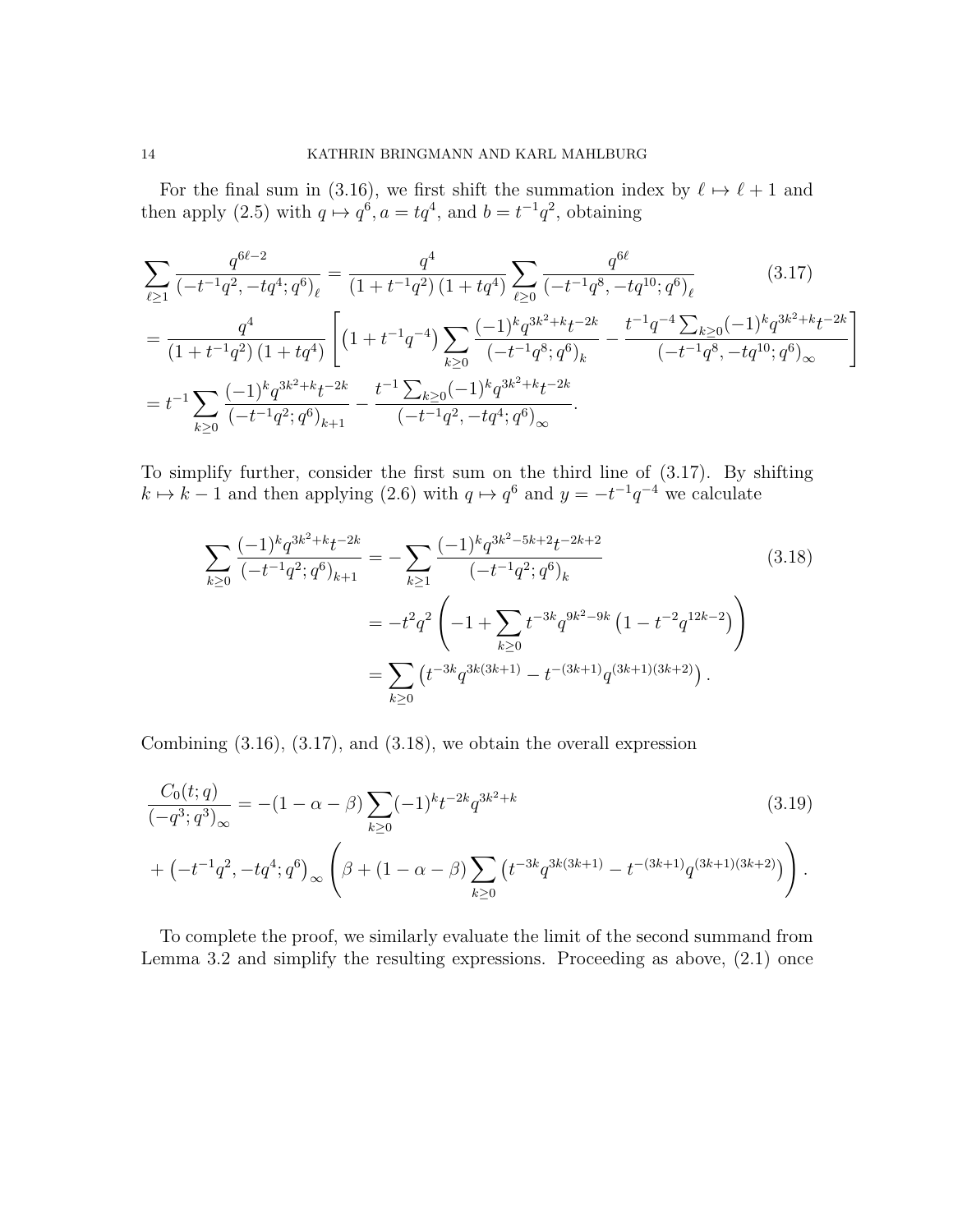more implies

$$
C_1(t;q) := \lim_{\substack{n \to \infty \\ n \text{ odd}}} C_{1,3n-2}(t;q) = \left(-t^{-1}q^5, -tq^7; q^6\right)_{\infty} \sum_{\substack{j \ge 0 \\ j \text{ even}}} \frac{q^{\frac{3j(j-1)}{2}}}{\left(q^3; q^3\right)_j} \tag{3.20}
$$
\n
$$
\times \left(1 - \beta + \alpha tq - t(1 - \alpha - \beta) \sum_{\ell \ge 1} \frac{q^{6\ell+1}}{\left(-t^{-1}q^5, -tq^7; q^6\right)_{\ell}}\right).
$$

The sum on j is again evaluated by  $(2.4)$ , and for the sum on  $\ell$  we apply  $(2.5)$  with  $q \mapsto q^6, a = t^{-1}q^{-1}, \text{ and } b = tq, \text{ yielding}$ 

$$
\sum_{\ell \ge 1} \frac{q^{6\ell+1}}{(-t^{-1}q^5, -tq^7; q^6)_{\ell}} = q\left(-1 + \sum_{\ell \ge 0} \frac{q^{6\ell}}{(-t^{-1}q^5, -tq^7; q^6)_{\ell}}\right)
$$
(3.21)  
=  $-q + q(1 + tq) \sum_{k \ge 0} \frac{(-1)^k q^{3k^2 + 5k} t^{2k}}{(-tq^7; q^6)_k} - \frac{tq^2 \sum_{k \ge 0} (-1)^k q^{3k^2 + 5k} t^{2k}}{(-t^{-1}q^5, -tq^7; q^6)_{\infty}}.$ 

Furthermore, applying (2.6) with  $q \mapsto q^6, y = -tq$  gives

$$
\sum_{k\geq 0} \frac{(-1)^k q^{3k^2+5k} t^{2k}}{(-tq^7; q^6)_k} = \sum_{k\geq 0} t^{3k} q^{9k^2+6k} \left(1 - t^2 q^{12k+8}\right). \tag{3.22}
$$

Combining (3.20), (3.21), and (3.22) results in the overall expression

$$
\frac{C_1(t;q)}{(-q^3;q^3)_{\infty}} = (1 - \alpha - \beta) \sum_{k\geq 0} (-1)^k t^{2k+2} q^{3k^2+5k+2}
$$
\n
$$
+ (-tq, -t^{-1}q^5; q^6)_{\infty} \left(1 - \beta - (1 - \alpha - \beta) \sum_{k\geq 0} \left(t^{3k+1} q^{(3k+1)^2} - t^{3k+3} q^{(3k+3)^2}\right)\right).
$$
\n(3.23)

In order to write the inner sum in terms of  $\Theta_2(t; q)$ , note that  $1 - \beta = \alpha + (1 - \alpha - \beta)$ .

The proof of Theorem 3.1 is complete once we add (3.19) and (3.23). The final simplification comes from combining the first sum in both equations, using the fact that

$$
\sum_{k\geq 0} (-1)^k t^{2k+2} q^{3k^2+5k+2} = -\sum_{k\leq -1} (-1)^k t^{-2k} q^{3k^2+k}.
$$

Recalling (1.7), this gives the theorem statement.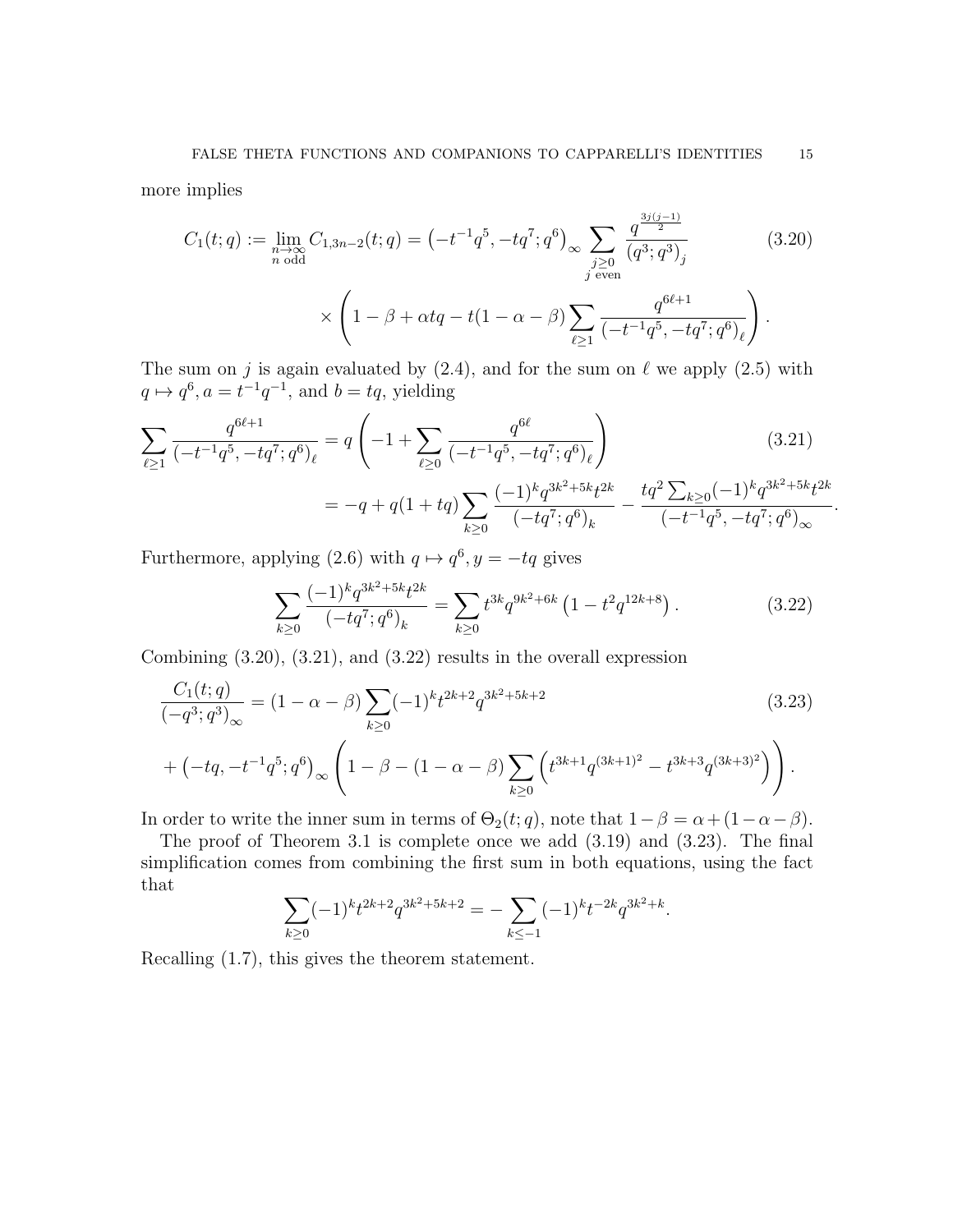#### **REFERENCES**

- [1] K. Alladi, G. Andrews, and B. Gordon, Refinements and generalizations of Capparelli's conjecture on partitions, J. Algebra 174 (1995), 636–658.
- [2] G. Andrews, An analytic generalization of the Rogers-Ramanujan identities for odd moduli, Proc. Nat. Acad. Sci. U.S.A. 71 (1974), 4082–4085.
- [3] G. Andrews, Problems and prospects for basic hypergeometric functions, Theory and application of special functions, pp. 191–224. Math. Res. Center, Univ. Wisconsin, Publ. No. 35, Academic Press, New York, 1975.
- [4] G. Andrews, An introduction to Ramanujan's "lost" notebook, Amer. Math. Monthly 86 (1979), 89–108.
- [5] G. Andrews, Schur's theorem, Capparelli's conjecture and q-trinomial coefficients, The Rademacher legacy to mathematics, Contemp. Math. 166, Amer. Math. Soc., Providence, RI, 1994, 141–154.
- [6] G. Andrews, The theory of partitions, Cambridge University Press, Cambridge, 1998.
- [7] A. Berkovich, B. McCoy and W. Orrick, *Polynomial identities, indices, and duality for the*  $N = 1$  superconformal model  $SM(2, 4\nu)$ , J. Statist. Phys. 83 (1996), 795–837.
- [8] D. Bressoud, Analytic and combinatorial generalizations of the Rogers-Ramanujan identities, Mem. Amer. Math. Soc. 24 (1980), no. 227, 54 pp.
- [9] S. Capparelli, Vertex operator relations for affine algebras and combinatorial identities, Ph.D. Thesis, Rutgers University, 1988.
- [10] S. Capparelli, On some representations of twisted affine Lie algebras and combinatorial identities, J. Algebra 154 (1993), 335–355.
- [11] S. Capparelli, A construction of the level 3 modules for the affine Lie algebra  $A_2^{(2)}$  and a new combinatorial identity of the Rogers-Ramanujan type, Trans. Amer. Math. Soc. 348 (1996), 481–501.
- [12] M. Eichler and D. Zagier, The theory of Jacobi forms, Progress in Math. 55, Birkhäuser Boston, MA, 1985.
- [13] A. Folsom, K. Ono, and Rob Rhoades, Mock theta functions and quantum modular forms, Forum of Mathematics, Pi 1 (2013), e2.
- [14] I. Frenkel, J. Lepowsky, and A. Meurman, Vertex operator algebras and the Monster, Pure and Applied Mathematics 134, Academic Press, Boston, MA, 1988.
- [15] G. Gasper and M. Rahman, Basic hypergeometric series, Encycl. of Math. and Applications 35, Cambridge University Press, Cambridge, 1990.
- [16] B. Gordon, A combinatorial generalization of the Rogers-Ramanujan identities, Amer. J. Math. 83 (1961), 393–399.
- [17] J. Lepowsky and S. Milne, Lie algebraic approaches to classical partition identities, Adv. in Math. 29 (1978), 15–59.
- [18] J. Lepowsky and R. Wilson, *Construction of the affine Lie algebra*  $A_1^{(1)}$ , Comm. Math. Phys. 62 (1978), 43–53.
- [19] J. Lepowsky and R. Wilson, A new family of algebras underlying the Rogers-Ramanujan identities and generalizations, Proc. Nat. Acad. Sci. 78 (1981), 7254–7258.